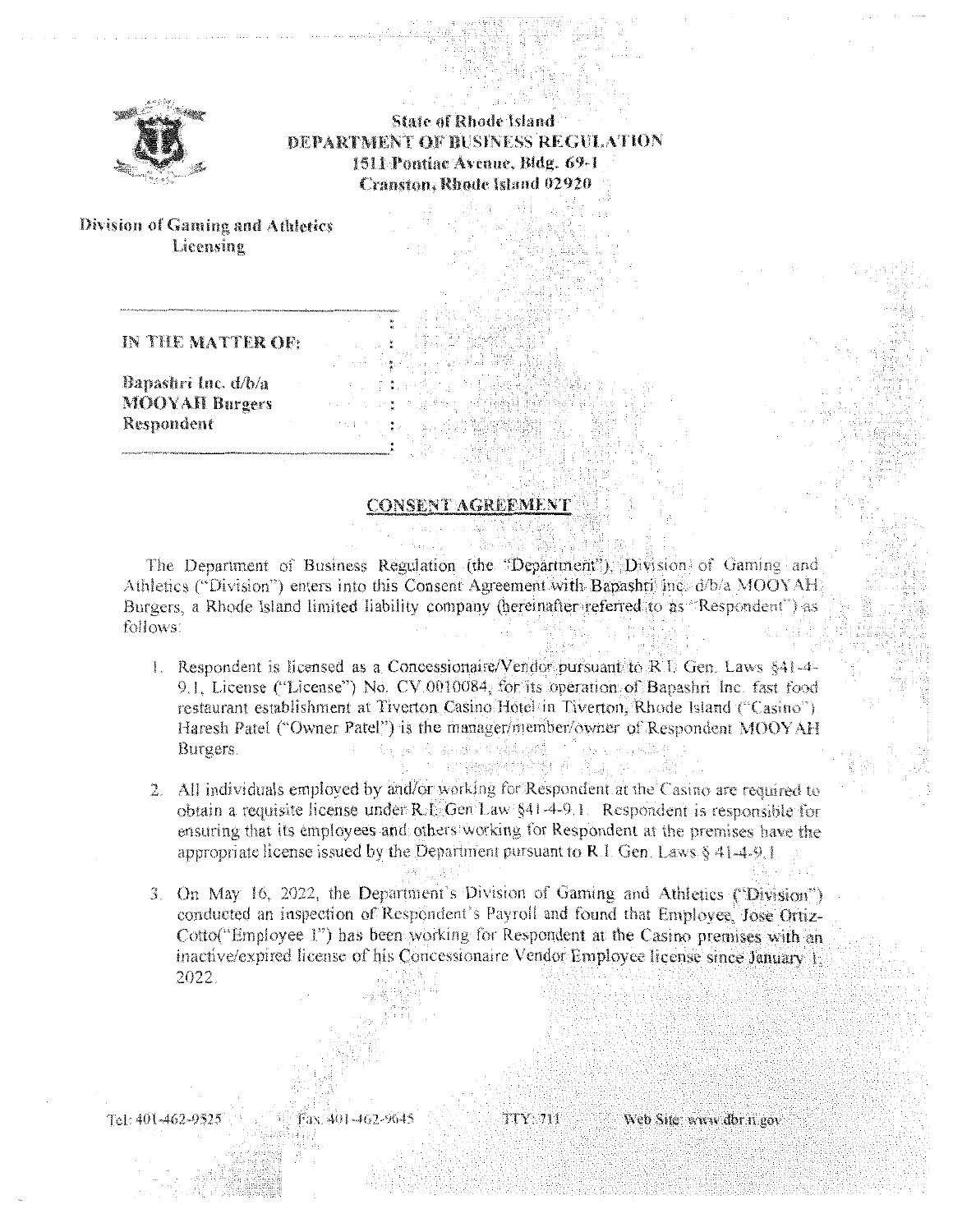

**State of Rhode Island** DEPARTMENT OF BUSINESS REGULATION 1511 Pontiac Avenue, Bldg. 69-1. **Cranston, Rhode Island 02920** 

# Division of Gaming and Athletics Licensing

#### **Applicable Law**

- 4. Pursuant to R.I. Gen. Laws § 41-4-9.1(a), "All. corporations desiring to operate any concession allied to either Twin River Casino Hotel or Tiverton Casino Hotel, shall apply/renew for a license to the division of gaming and athletics licensing, on such forms and in such a manner as prescribe/d by regulations of the division. The division by regulations shall establish other occupational licensing for all employees of the concessions..."
- 5. Pursuant to 230-RICR-30-30-2, Gaming and Athletics, License Applications ("Regulation"), §2.4(A), "No Person shall engage in any business operation or other activity which requires presence at any Gaming Facility (other than patrons of the Gaming Facility), and no Person shall be employed at any Gaming Facility, without first obtaining a License from the Department.

**THE WAR WIRELESS** 

#### Conditions

- 6. Though the Division maintains that it has the requisite good cause to suspend or revoke Respondent's License pursuant to R.J. Gen. Laws § 41-4-9.1(c) on account of the current second violation, in consideration for the Respondent's acceptance of responsibility, the parties have agreed to an amicable resolution of the matter without an administrative hearing and the attendant time and costs on the following terms and conditions.
- 7. Respondent will pay an administrative penalty in the amount of one thousand dollars (\$1000), in the form of a check or money order made payable to the "RI Office of the General Treasurer," for permitting Employee 1 to perform work for Respondent at the Casino premises without a license.
- 8. Respondent agrees, for a two-year period beginning May 23, 2022, to submit weekly employment/work reports, which will include a list of all its employees and others performing work for Respondent at the premises, including their corresponding dates of hire and their department-issued license numbers.
- 9. The Department and Respondent agree that this Consent Agreement and its terms represent the final determination of this matter.

Tel: 401-462-9525

Fax: 401-462-9645

TTY 711 Web Site: www.dbr.ri.gov